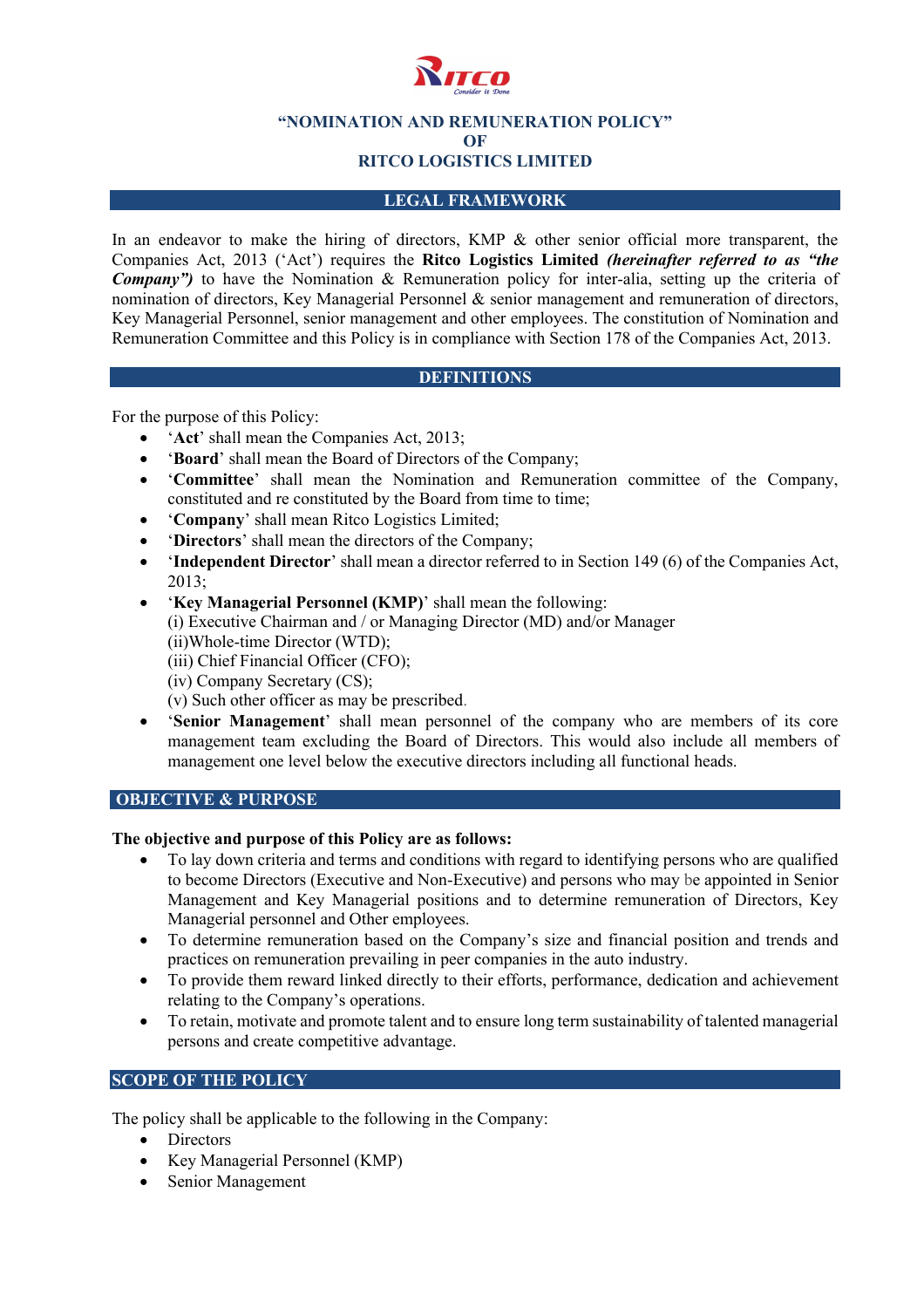

• Other employees of the Company

#### **CONSTITUTION**

- The Board shall determine the membership of the Committee.
- The Committee will comprise at least three members of non- executive directors, a majority of whom shall be independent directors.
- The present composition of the Committee is:

| S. No. | <b>Name</b>      | <b>Designation</b> | <b>Status</b>               |
|--------|------------------|--------------------|-----------------------------|
|        | Mr. Vikram Suri  | Chairperson        | <b>Independent Director</b> |
|        | Mr. Ranu Jain    | Member             | <b>Independent Director</b> |
|        | Mrs. Roma Wadhwa | Member             | Non-Executive Director      |

#### **1. Appointment criteria and qualifications:**

- 1.1 Letter of appointment to Directors, KMPs & Senior Managementshall be issued based on the guidelines issued by the Committee or the Company Internal policy.
- 1.2 The Committee shall identify and ascertain the integrity, qualification, expertise and experience for appointment to the position of Directors, KMPs & Senior Management.
- 1.3 A potential candidate should possess adequate qualification, expertise and experience for the position he/she is considered for appointment. The Committee shall review qualifications, expertise and experience, as well as the ethical and moral qualities possessed by such person, commensurate to the requirement for the position.
- 1.4 The Committee shall determine the suitability of appointment of a person to the Board of Directors of the Company by ascertaining the 'fit and proper criteria' of the candidate. The candidate shall, at the time of appointment, as well as at the time of renewal of directorship, fill in such form as approved by the Committee to enable the Committee to determine the 'Fit and Proper Criteria'. The indicative form to be filled out is placed as **Annexure A** to this Policy.
- 1.5 The Company shall not appoint or continue the employment of any person as managing director or whole time director who has attained the age of seventy years. Provided that the term of the person holding this position may be extended beyond the age of seventy years with the approval of shareholders by passing a special resolution based on the explanatory statement annexed to the notice for such motion indicating the justification for extension of appointment beyond seventy years.
- 1.6 The Committee shall ensure that there is an appropriate induction & training programme in place for new directors, members of senior management and KMP;

### **2. Term / Tenure:**

#### **2.1 Managing Director/Whole-time Director**:

The Company shall appoint or re-appoint any person as its Chairman & Managing Director, Executive Chairman, Managing Director or Executive Director for a term as provided under the Act.

No re-appointment shall be made earlier than one year before the expiry of term of the Director appointed.

#### **2.2 Independent Director**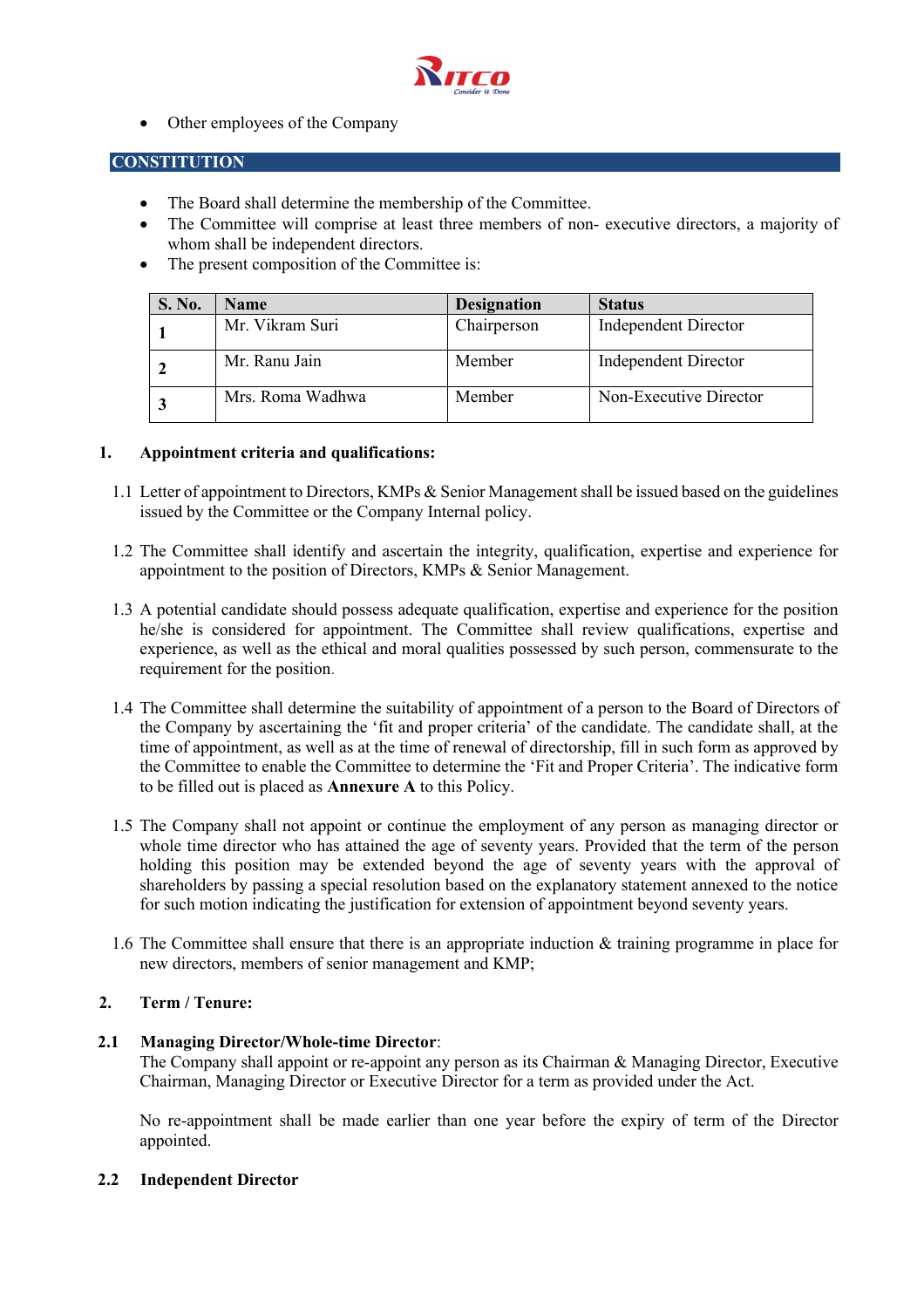

An Independent Director shall hold office for a term up to five years on the Board of the Company and will be eligible for re-appointment on passing of a special resolution by the Company and disclosure of such appointment in the Board's report.

No Independent Director shall hold office for more than two consecutive terms, but such Independent Director shall be eligible for re- appointment in the Company as Independent Director after the expiry of three years from the date of cessation as such in the Company. The Committee shall take into consideration all the applicable provisions of the Companies Act, 2013 and the relevant rules, as existing or as may be amended from time to time.

#### **2.3 Key Management**

The tenure of office of employees under Key Management shall depend upon their appointment letter.

#### **3. Removal**

Due to reasons for any disqualification mentioned in the Companies Act, 2013 and rules made there under or under any other applicable Act, rules and regulations, the Committee may recommend to the Board with reasons recorded in writing, removal of a director, KMP or employee belonging to Senior Management, subject to the provisions and compliance of the Act, rules and regulations.

#### **4. Retirement**

The director, KMP and employee belonging to Senior Management shall retire as per the applicable provisions of the Companies Act, 2013 along with the rules made there under and the prevailing policy of the Company. The Board will have the discretion to retain the Directors, KMPs & employee belonging to Senior Management even after attaining the retirement age, for the benefit of the Company.

#### **5. Remuneration**

- 6.1 In discharging its responsibilities, the Committee shall have regard to the following Policy objectives:
	- $\triangleright$  To ensure the Company's remuneration structures are equitable and aligned with the long-term interests of the Company and its shareholders;
	- $\triangleright$  To attract and retain competent executives;
	- $\triangleright$  To plan short and long-term incentives to retain talent;
	- $\triangleright$  To ensure that any severance benefits are justified.
- 6.2 The remuneration/ compensation/ commission etc. payable to the executive and non-executive director will be determined by the Committee keeping in view the provisions of the Companies Act 2013 and recommended to the Board for approval.
- 6.3 The remuneration to be paid to the MD and/or whole-time director shall be in accordance with the percentage/ slabs/ conditions laid down in the Articles of Association of the Company and as per the provisions of the Companies Act, 2013 and the rules made there under.
- 6.4 Increments to the existing remuneration/compensation structure of the Senior Management will be decided by the Chairman & Managing Director in consultation with the Head of HR Department.
- 6.5 Remuneration to Whole-time/ Managing Director, KMP, Senior Management;

#### 6.5.1 **Fixed pay:**

The MD and/or whole-time director / KMP and senior management shall be eligible for a monthly remuneration as may be approved by the Board on the recommendation of the Committee and the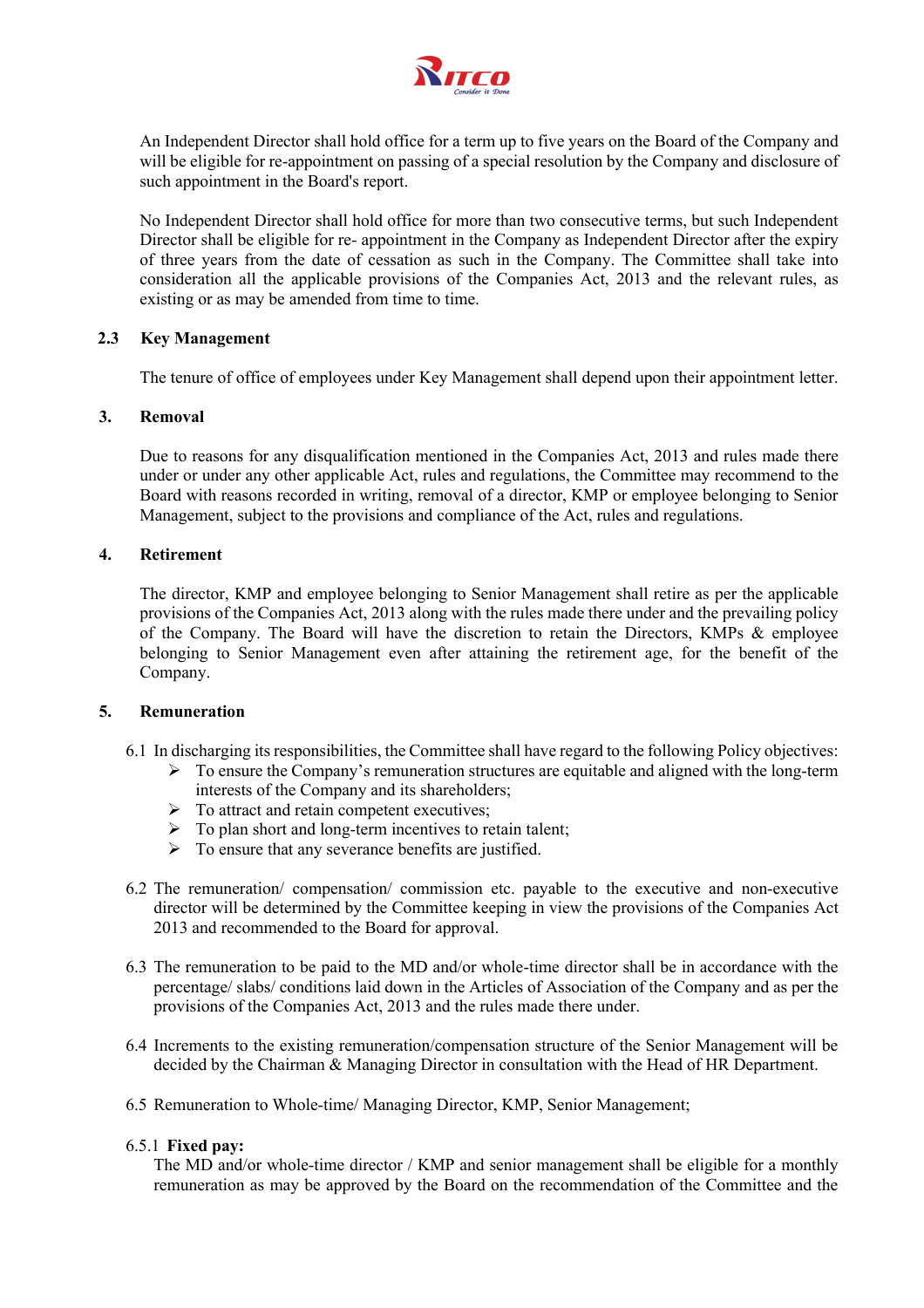

shareholders wherever applicable. The breakup of the pay scale and quantum of perquisites including, employer's contribution towards provident fund, pension scheme, medical expenses, club fees and other perquisites shall be decided and approved by the Board on the recommendation of the Committee.

#### 6.5.2 **Minimum Remuneration:**

If in any financial year, the Company has no profits or its profits are inadequate, it shall pay remuneration to its MD and/or Whole-time Director in accordance with the provisions of Schedule V of the Companies Act, 2013 and if the Company is not able to comply with such provisions, previous approval of the Central Government shall be required to be obtained.

#### **6.6 Remuneration to Non- Executive / Independent Director:**

- 6.6.1 **Remuneration**: The remuneration / commission shall be fixed as per the slabs and conditions mentioned in the Articles of Association of the Company and with the provisions of Companies Act, 2013 along with the rules made there under.
- 6.6.2 **Sitting Fees:** The Non- Executive/ Independent Director may receive remuneration by way of fees for attending meetings of Board or Committee thereof. Provided that the amount of such fees shall not exceed the limits prescribed under Companies Act 2013.

#### **MINUTES OF COMMITTEE MEETING**

Proceedings of all meetings must be recorded as minutes and signed by the Chairman of the Committee at the subsequent meeting. Minutes of the Committee meetings will be tabled at the subsequent Board and Committee meeting.

#### **DISCLOSURE OF THIS POLICY**

The policy shall be disclosed in the Annual report of the Company, as required under Companies Act, 2013, Rules made there under and the Listing Agreement, as amended from time to time and as may be required under any other law for the time being in force.

#### **REVIEW**

The Committee as and when required shall assess the adequacy of this Policy and make any necessary or desirable amendments to ensure it remains consistent with the Board's objectives, current law and best practice.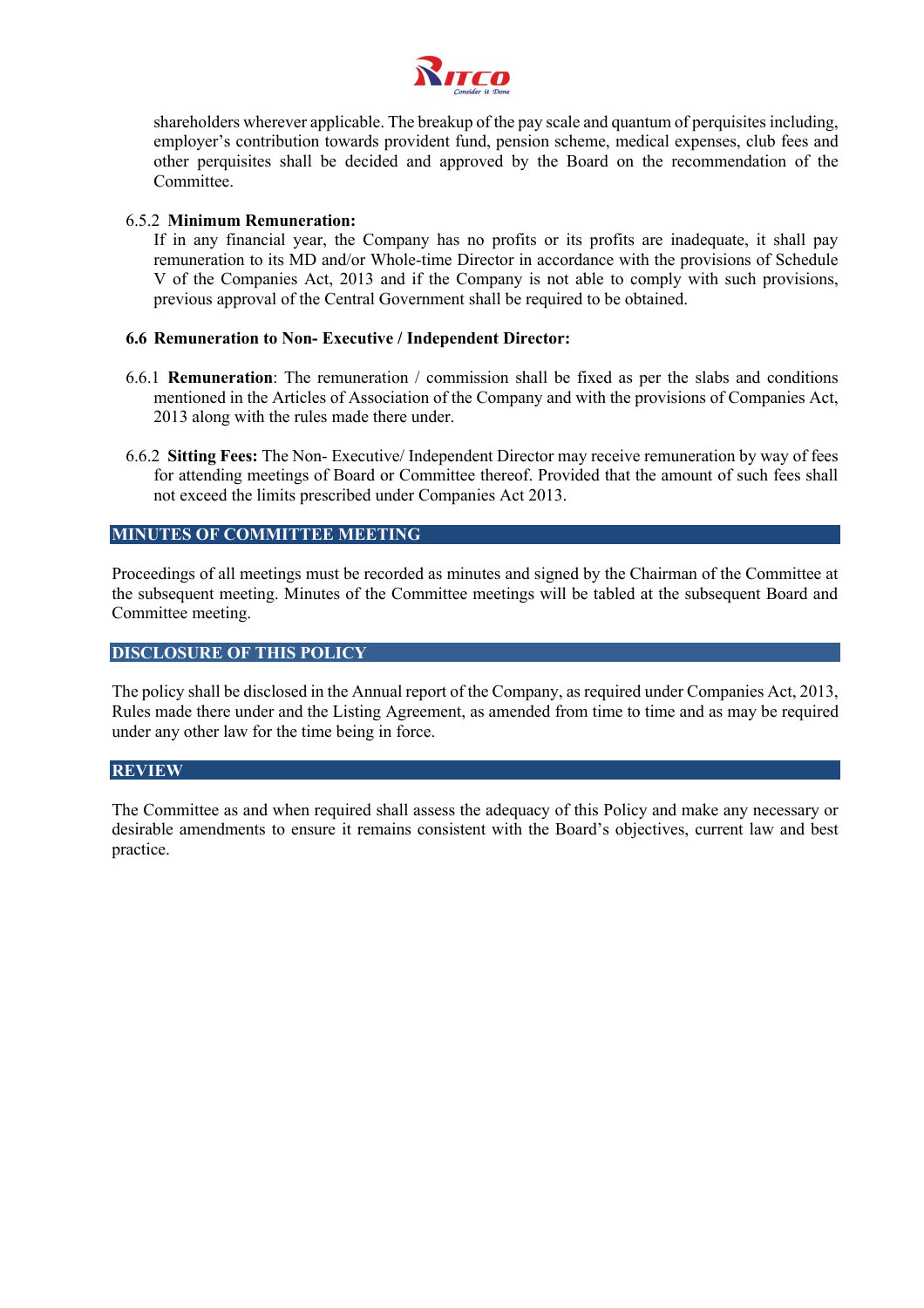

# **Annexure-A- Criteria for determination of the 'Fit and Proper Criteria'.**

### **Name of Company:**

# **Declaration and Undertaking**

## **I. Personal details of the Candidate/ Director:**

| a.               | Full name                                                                              |  |
|------------------|----------------------------------------------------------------------------------------|--|
| $b$ .            | Date of Birth                                                                          |  |
| c.               | <b>Educational Qualifications</b>                                                      |  |
| d.               | Relevant<br>Background<br>and<br>Experience                                            |  |
| e.               | <b>Permanent Address</b>                                                               |  |
| f.               | <b>Present Address</b>                                                                 |  |
| g.               | E-mail<br>Address/<br>Telephone<br>Number                                              |  |
| h.               | Number<br>Permanent<br>Account<br>the<br>under<br>Income<br>Tax<br>Act/Passport Number |  |
| $\overline{i}$ . | Relevant<br>knowledge<br>and<br>experience                                             |  |
| j.               | Any other information relevant to<br>Directorship of the Company.                      |  |

# **II. Relevant Relationships of Candidate/ Director:**

| a. | List of Relatives if any who are<br>connected with the Company<br>(w.r.t. the Companies Act, 2013)                                                                                                                                       |  |
|----|------------------------------------------------------------------------------------------------------------------------------------------------------------------------------------------------------------------------------------------|--|
| b. | Names of other Companies in<br>which he/ she is or has been a<br>member of the board or held<br>position as KMP or in Senior<br>Management during the last 3<br>years (giving details of period<br>during which such office was<br>held) |  |